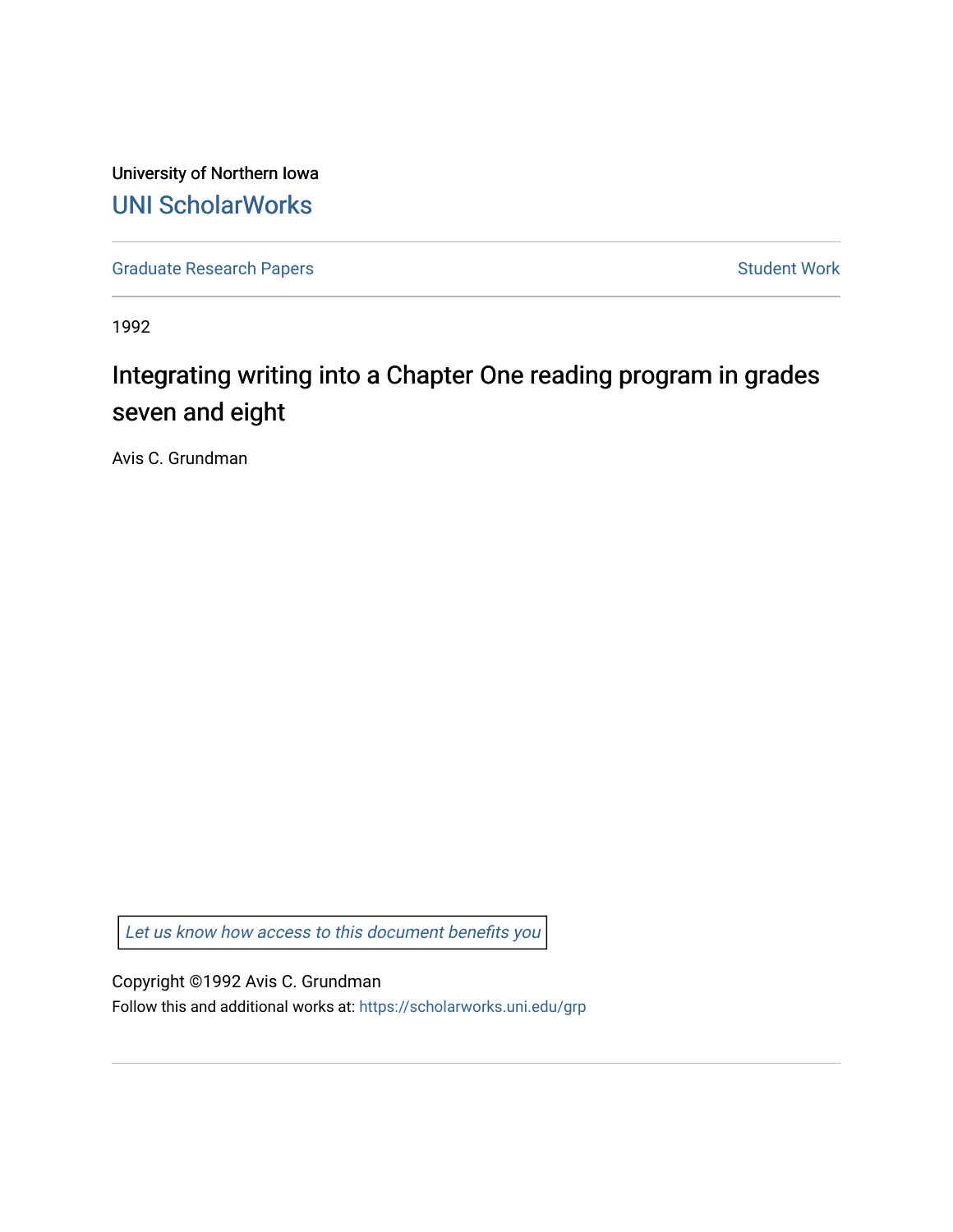# Integrating writing into a Chapter One reading program in grades seven and eight

# Abstract

The Chapter One reading program has traditionally consisted of teaching and re-teaching of isolated skills and has included much segmented reading. The small amount of writing that has taken place has been in the form of short answer or fill-in-the blanks activities.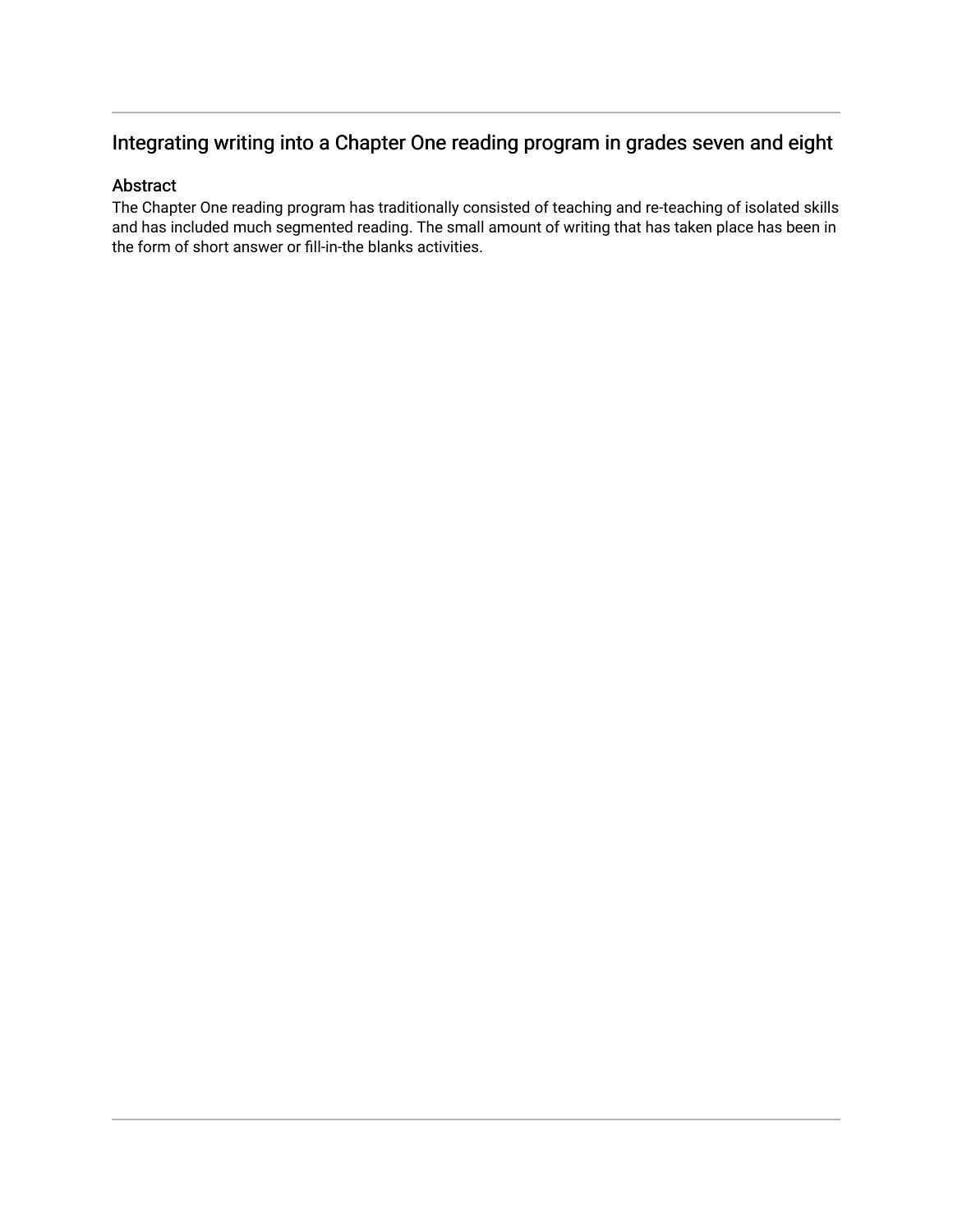Integrating Writing into a Chapter One Reading Program in Grades Seven and Eight

 $\bar{\chi}$ 

A Graduate Project Submitted to the Department of Curriculum and Instruction In Partial Fulfillment of the Requirements for the Degree Master of Arts in Education UNIVERSITY OF NORTHERN IOWA

> by Avis C. Grundman May 1992

 $\sim$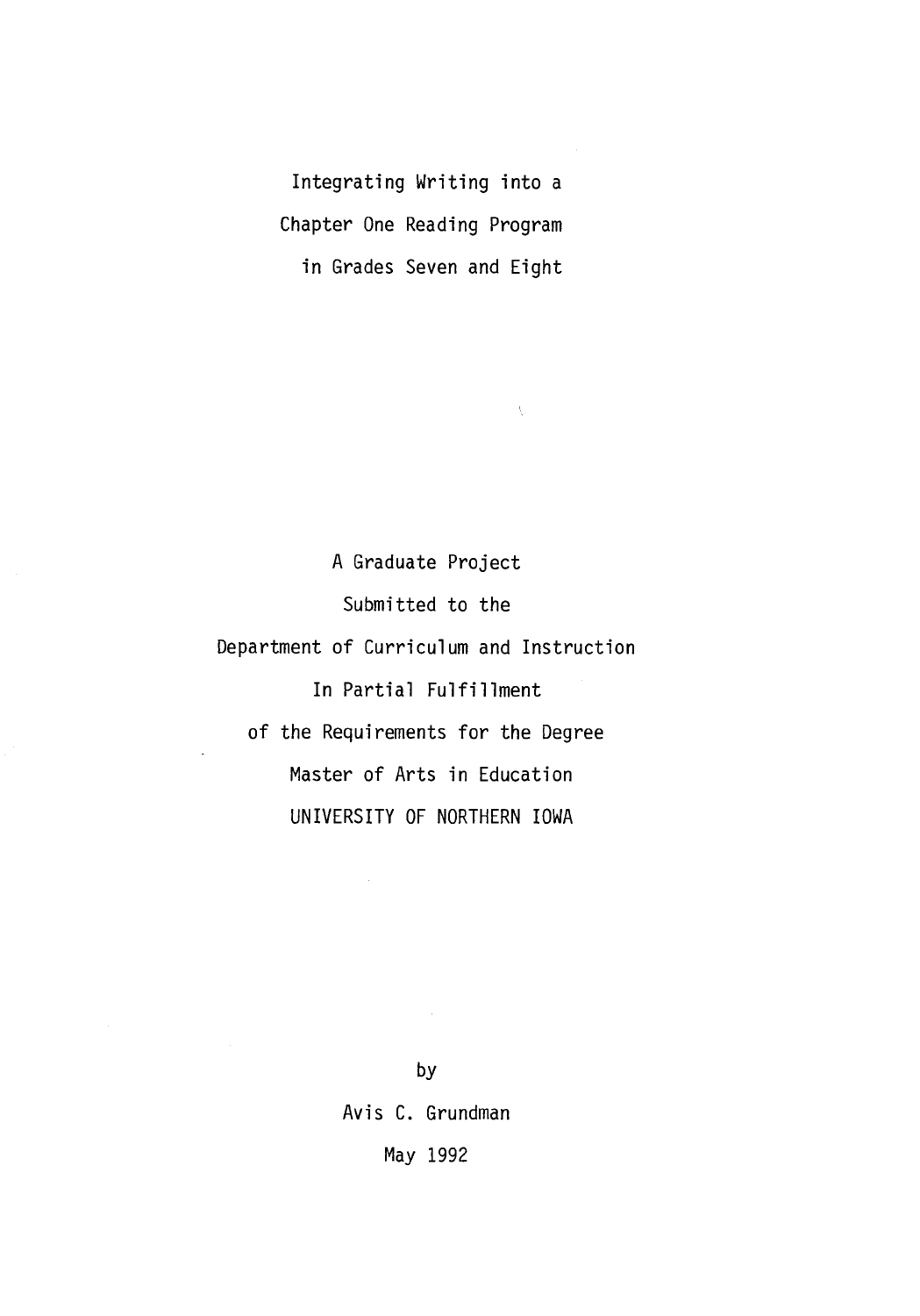This Research Paper by: Avis C. Grundman Entitled: Integrating Writing into a Chapter One Reading Program in Grades Seven and Eight

has been approved as meeting the research paper requirement for the Degree of Master of Arts in Education.

Jeanne McLain Harms

1Jirector of Research Paper

 $5/8/92$ 

Jeanne McLain Harms

Graduate Faculty Adviser

Ned Ratekin

 $5/12/92$ 

Graduate Faculty Reader

Peggy Ishler

 $\frac{5}{\text{Date}}$ /Approved

Head, Department of Curriculum and Instruction

 $\frac{5}{8}$ /92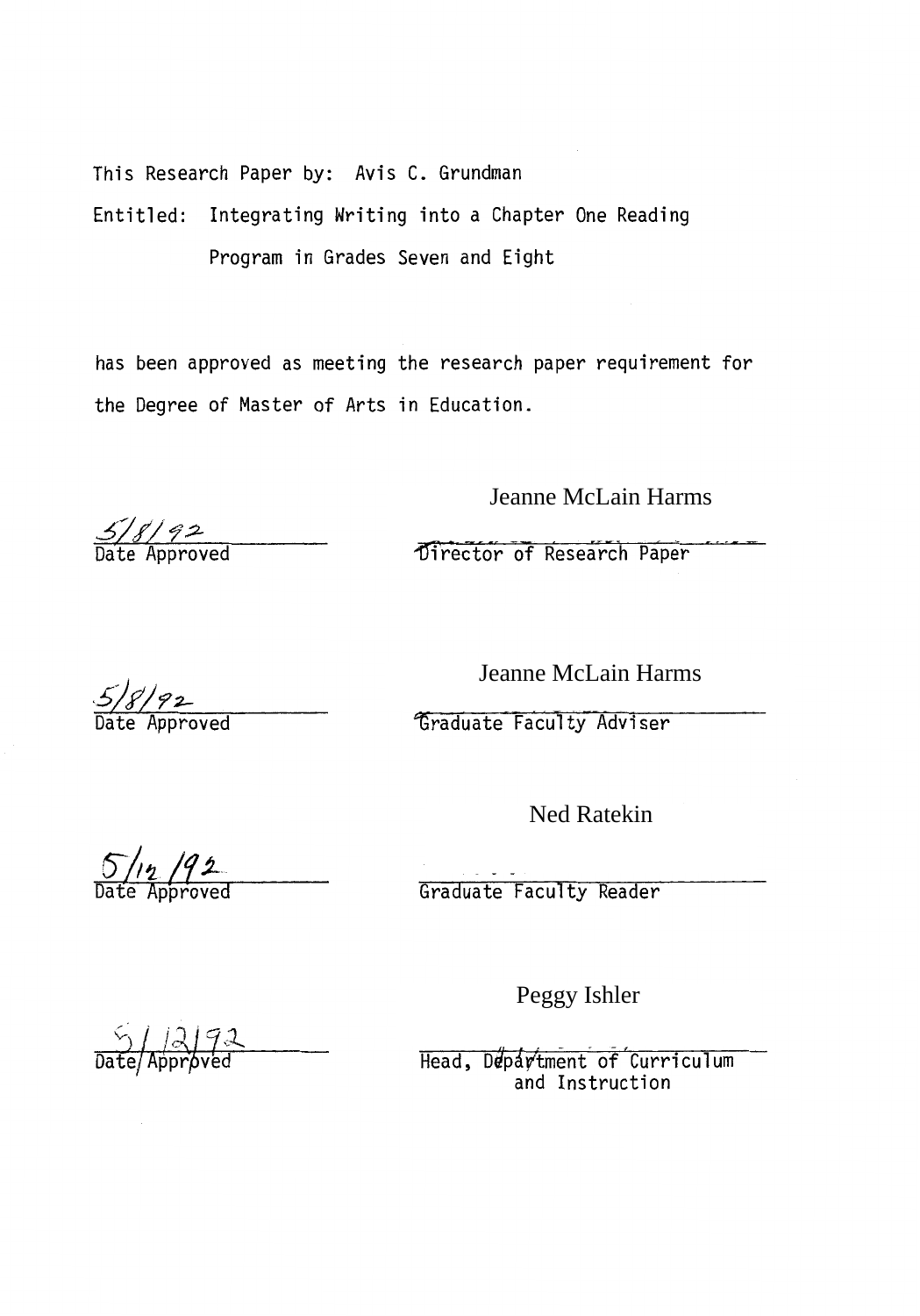The Chapter One reading program has traditionally consisted of teaching and re-teaching of isolated skills and has included much segmented reading. The small amount of writing that has taken place has been in the form of short answer or fill-in-the blanks activities.

Allington (1983) has found that students of lower reading ability read fewer words, focus on word recognition more than on meaningful text, are frequently interrupted during oral reading, and do more short answer-writing and worksheets than students of higher reading ability. As students progress through the elementary grades, Stanovich (1986) refers to the Matthew effect in reading: The rich get richer and the poor get poorer. To translate, the spread between low achievers and high achievers gets even wider as they advance through school. These findings reflect limited reading-writing experiences for many students in Chapter One programs.

Much research has focused on the processes of reading and writing during the past two decades. Research has shown that reading and writing should be viewed as two intertwined processes instead of two distinctly separate subjects. Kenneth and Yetta Goodman (1983) relate, ". . . people not only learn to read by reading and write by writing but they also learn to read by writing and write by reading" {p. 592).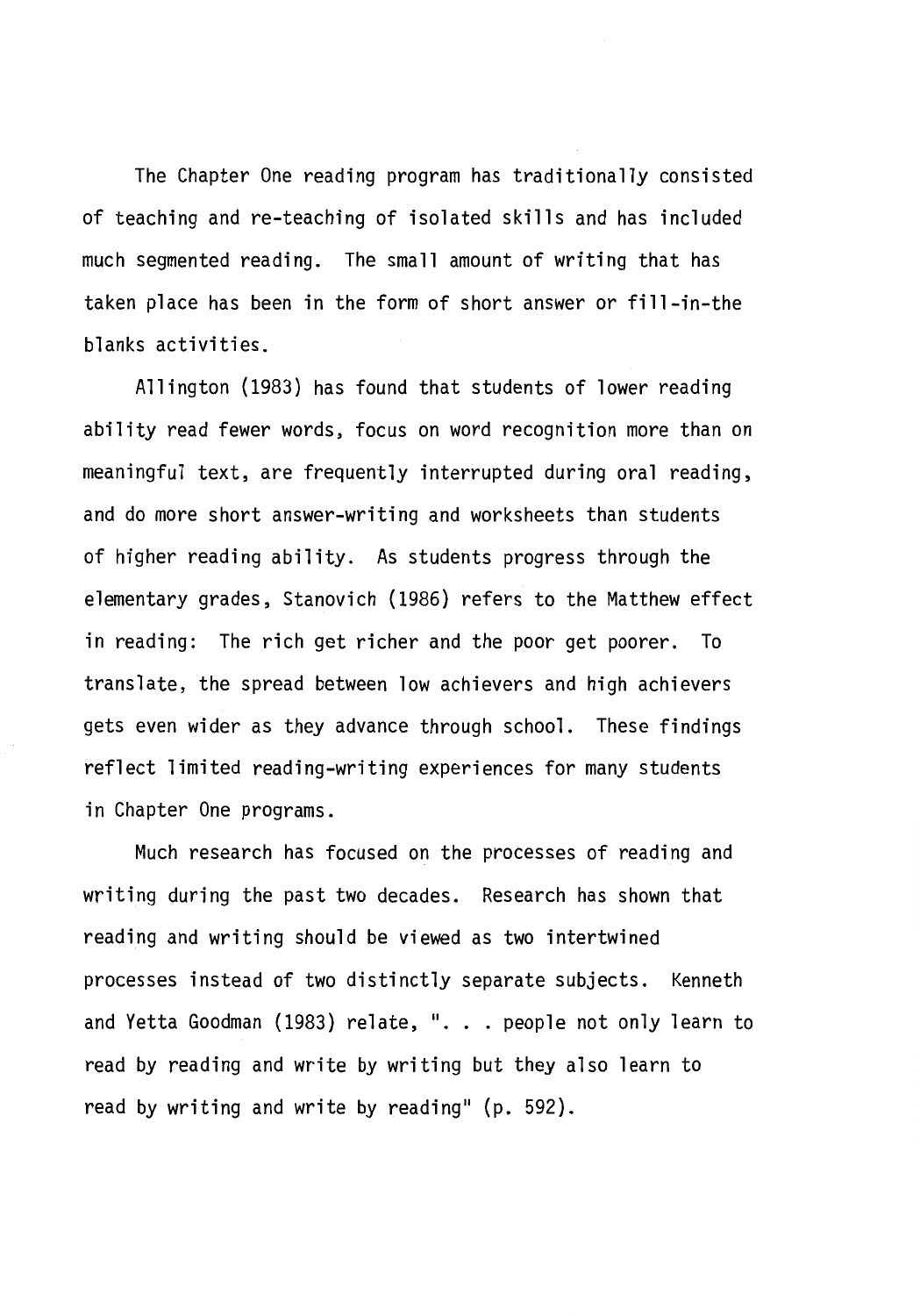#### Purpose of the Paper

This paper will review the professional literature concerning the natural relationship between the reading-writing processes and the role of the teacher in supporting both processes. The implications for the integration of writing into a Chapter One reading program in grades seven and eight will be discussed.

## Reading-Writing Connection

Learning takes place when activities are purposeful and viewed in a holistic manner. Knowledge is constructed from within. Smith (1983) states that all children are capable of learning to write and read as naturally as they learn to talk, but that something goes wrong in our educational system in nurturing literacy. Cambourne (1988) believes that the natural world provides opportunities for the oral language processes to go into action, but the schools fail to provide natural opportunities for children to engage in the functions of language. He advocates a simple approach that involves teaching reading and writing with the natural ease and flair that is present when children learn to speak and communicate.

Reading and writing are not mirror images of each other, but each supports and enhances performance in the other. Researchers Tierney and Pearson (1983), say that both reading and writing involve the active process of composing meaning. To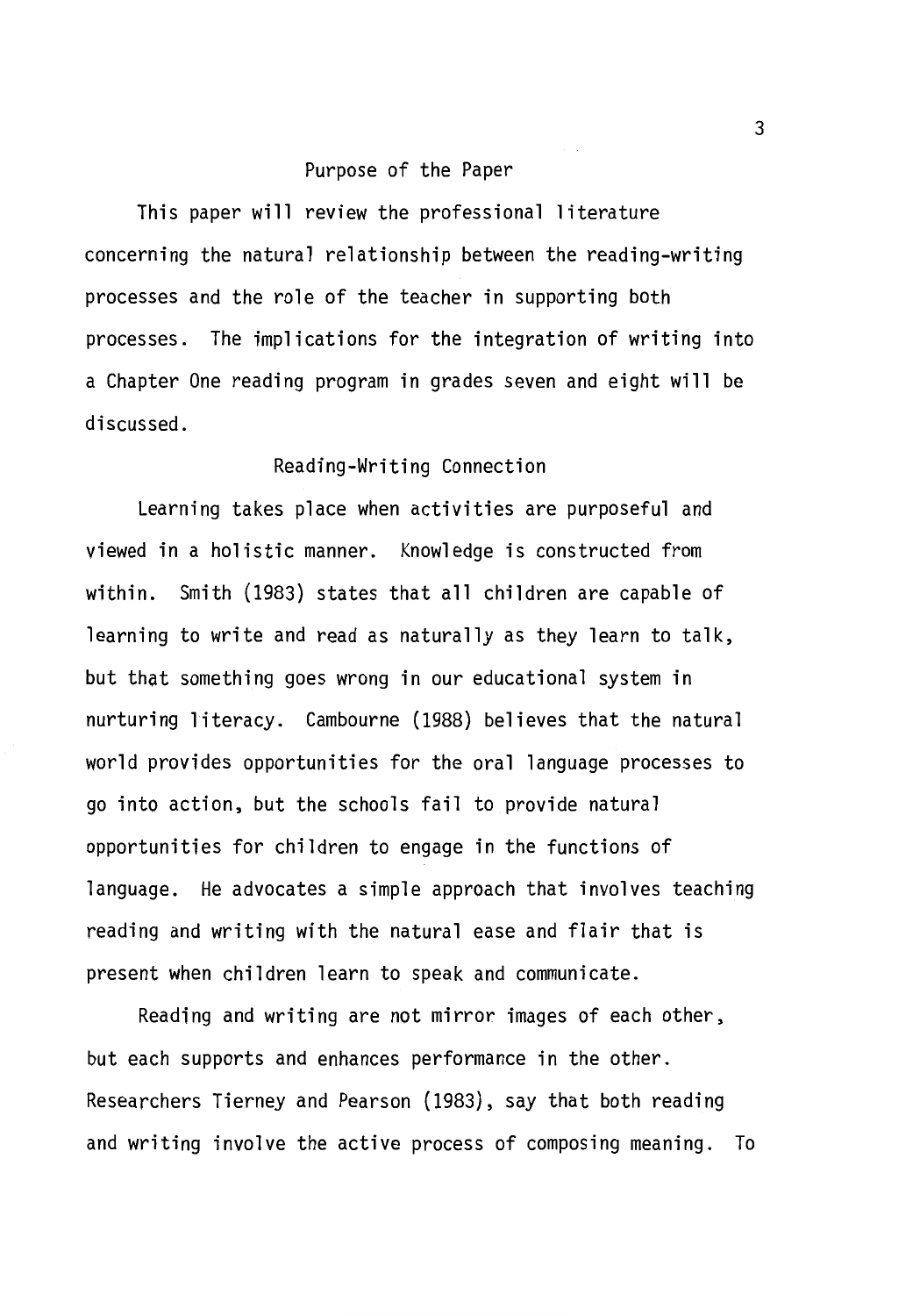comprehend writing, the reader must construct meaning from the writer's words and look for relationships in different parts of the text. The writer composes thoughts into words so that a meaning-bearing message is offered for the intended reader. Both processes of language involve continuous transactions (not extractions) between readers and writers as they try to create meaning. Children draw upon their previous experiences to make sense of texts written by others and to create meaningful written texts for others. Authentic literacy events that are provided in a natural setting will encourage children to draw upon their prior experiences to help create meaning when reading and writing. Reading and writing cannot be segmented into component parts and still remain reading and writing (Altwerger, Edelsky, & Flores, 1991).

Smith (1983) relates that both reading and writing abilities are developed by engaging in the processes of reading and writing. Fluency in both processes comes with years of exposure and practice and not with repetitive and separate exercises and drills.

To facilitate the processes of reading and writing, the teacher must surround children with good literature and suitable writing materials. Butler and Turbill (1987) relate that writing can never be carried out in isolation but results from the welding together of many experiences and the language used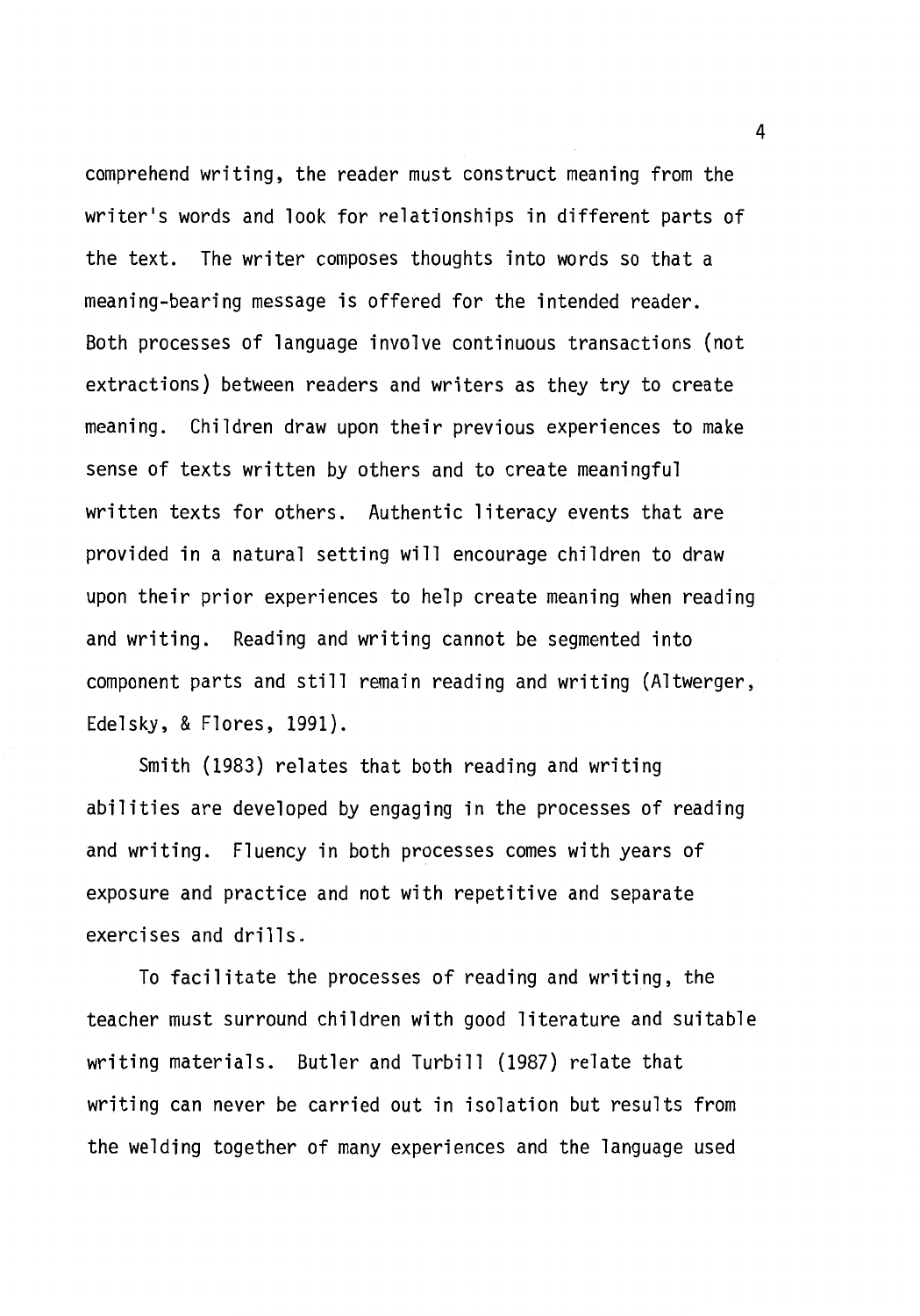to negotiate these experiences. Therefore, children need exposure to many models from the different genres of literature and other printed materials in order to build up their linguistic storehouses.

Ownership of the entire reading-writing process is vital to the child. The teacher may act as facilitator, but the student must select the topic and then carry out the process of creating meaning. Due to the nature of compensatory programs, it is easy for teachers to interrupt the flow of children's involvement in the language processes.

Calkins (1983) states that writing involves abilities traditionally viewed as reading abilities and that by writing children gain a sense of ownership over their reading. For models of writing, students must read books written not only by authors of good literature, but their own writings and those of their peers. These works should be readily available and displayed. Graves (1983) relates when the language processes and literature are the center of activity, children will take what they understand from material that is available to them no matter how easy or difficult and make it their own. Children are concerned with meaning, and teachers do not need to worry about instructional and frustrational levels.

Blocks of time must be provided to enable children to engage freely in the language processes without their progress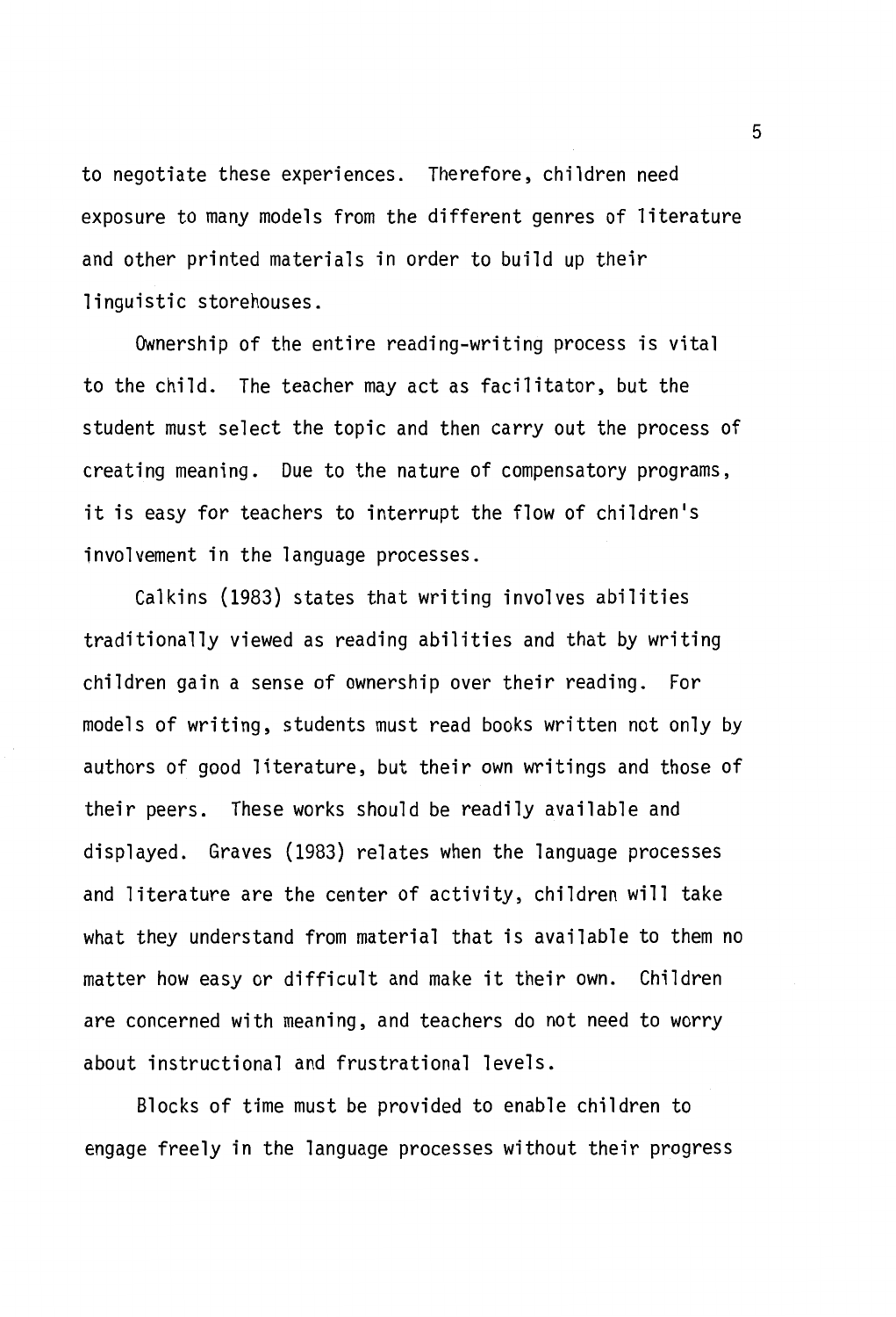being thwarted by interruptions. Smith (1988) states that a reader's fluency is a function of sustained experiences with printed texts. Atwell (1987) thinks that periods of silent independent reading are perhaps the strongest experience that can demonstrate the value of literacy. She also says that the daily time she allows for independent reading is the most questioned of all her classroom practices, but one she can justify with the assistance of anecdotal records.

Graves (1983) recommends that at least three hours or class periods a week be scheduled for students to think about writing in order to discover meaningful topics. Even when students write each day, growth is slow and does not follow a linear pattern. Each piece may not be an improvement over the last. Atwell (1987) relates that short writing periods rush students, hampering their thinking and restricting the quality of their writing. When students are given time to reflect on prior literacy experiences and to apply new knowledge, they will take risks and, at the same time, take control of their writing. When they consider and reconsider what they have written, children are more likely to achieve the clarity and voice of good writing.

The processes of reading and writing must involve risk-taking. Students' approximations in reading and writing need to be accepted as their experimentations in speaking were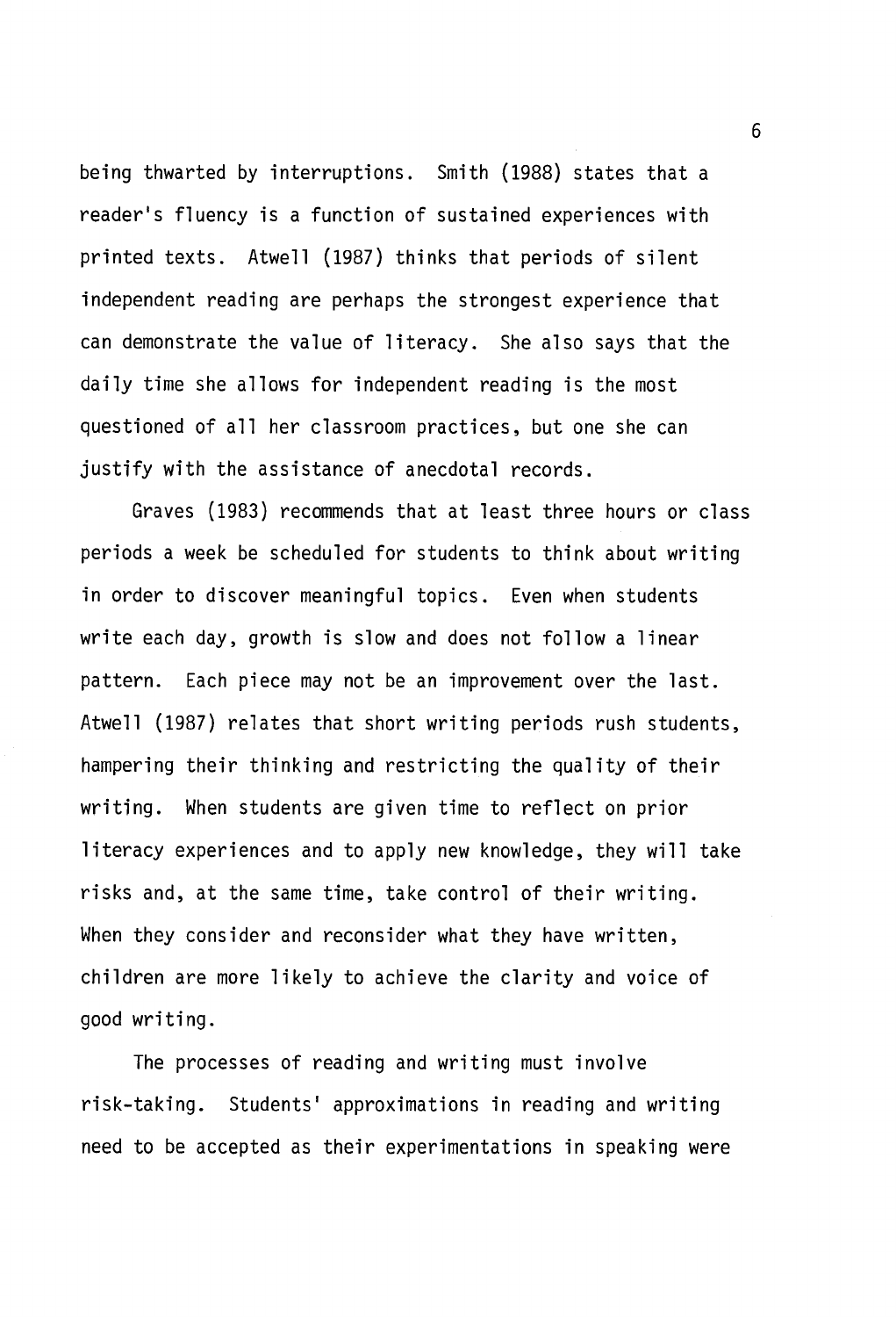accepted in early childhood. Young children's babbling is considered as a sign of emerging language, yet many children become reluctant readers and writers because experiences in the school environment have led them to fear being wrong. In order for learning to take place, children must take a chance and incur the possibility of being wrong. However, there is nothing to learn if one is certain of being right (Smith, 1988).

Goodman (1986) also states that risk-taking is essential. Approximations are hypotheses to be tested. Prediction should be encouraged as readers try to make sense of print. Writers must be encouraged to think about what they want to say, to experiment with punctuation, to make approximations when spelling, and to explore genres. It must be emphasized to children that miscues and invented spellings are part of the whole learning process that is ongoing. They are not a signal to shutdown reading and writing. There is much to be learned from taking a risk.

Reading and writing must be modeled for students. Graves (1983) stresses the importance of modeling for both teachers and students. Nothing replaces the teacher and students reading and writing together. Students in Chapter One programs are regarded as weak readers and writers, yet rarely have they seen the processes modeled or have they been given an opportunity to write anything but sentence fragments.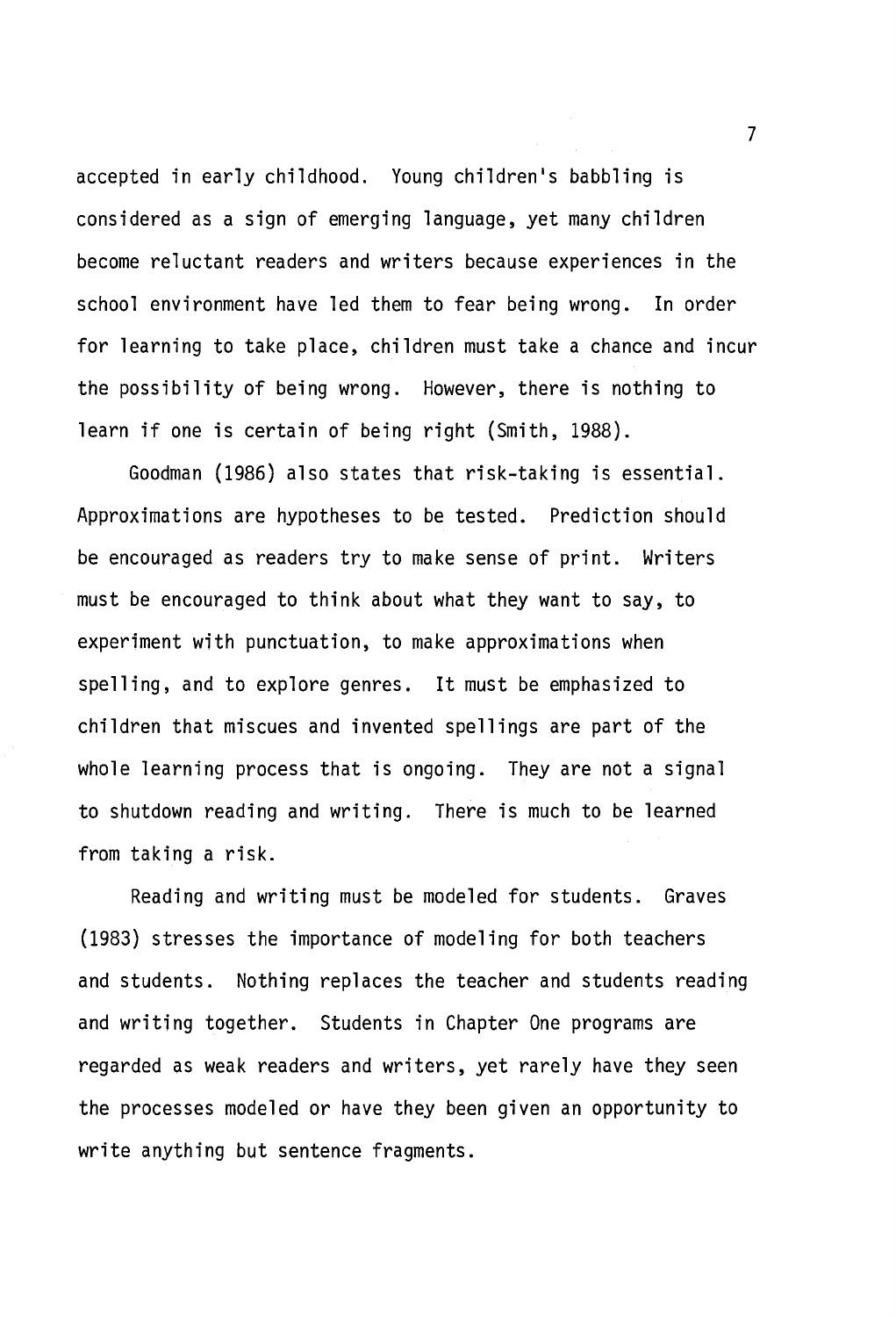Atwell (1987) stresses the value of modeling in writing instruction. She describes how she models writing for students. When she starts with her first draft, she puts her head down and begins. She does not look at her students while she writes and her posture demonstrates that she is serious, busy, and expects students to follow her example. She cautions that modeling will not take effect immediately but over a period of time students learn to make choices and maintain ownership and control over their own reading and writing.

Teachers can employ scaffolding, or collaboration, when modeling the writing process. {"Linguistic scaffolding" refers to temporary structures that a mother uses to adapt to her young child's language gestures and activity. The linguistic scaffold is gradually removed when the baby no longer needs it.) Cheatham (1989) says that scaffolding can be provided for each step in the writing process. Brainstorming, drafting, and editing can all be modeled by supporting children during the task. This support can involve simply thinking aloud about how to do it and then letting the students engage in the task independently as they internalize the process. Further scaffolds can be supplied as reading and writing tasks become more complex.

Conferencing, involving the child, the teacher, and the peer group, has much potential for supporting emerging literacy.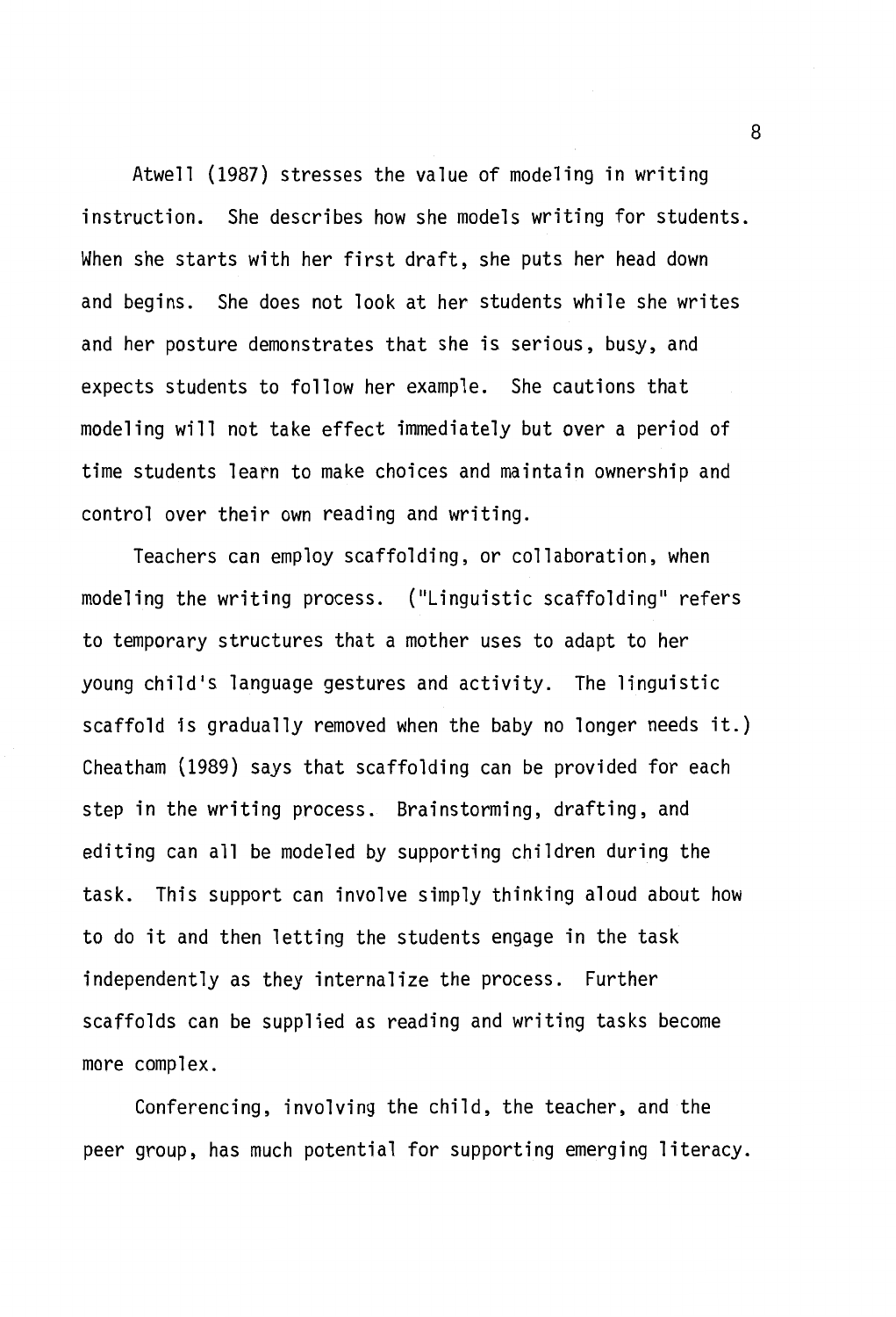These interactions that involve sharing and responding can extend the reading-writing process. During conferences, children can ask their peers questions about their involvement in the writing process and describe their own writing strategies (Calkins, 1983). Reading and writing need not be completed to be shared. Frequently, students only receive feedback from others concerning their language activity after writing has been finished or a book has been read in its entirety. By then it is too late for much sharing or responding that is related to the process.

Murray (1989) reflects on how writing is a lonely craft. The student needs to have response about work in progress. The teacher should not withhold information that will help with a problem but should try with effective questioning to assist the student in finding a solution. Response and feedback from others can nurture attempts at constructing meaning. In his discussion of scaffolding and conferencing, Graves (1983) lists six elements that should be part of the exchange between the student and teacher over a series of conferences:

1. The child should be able to predict most of what will happen in the conference.

2. The teacher should focus on only one or two features of the child's piece.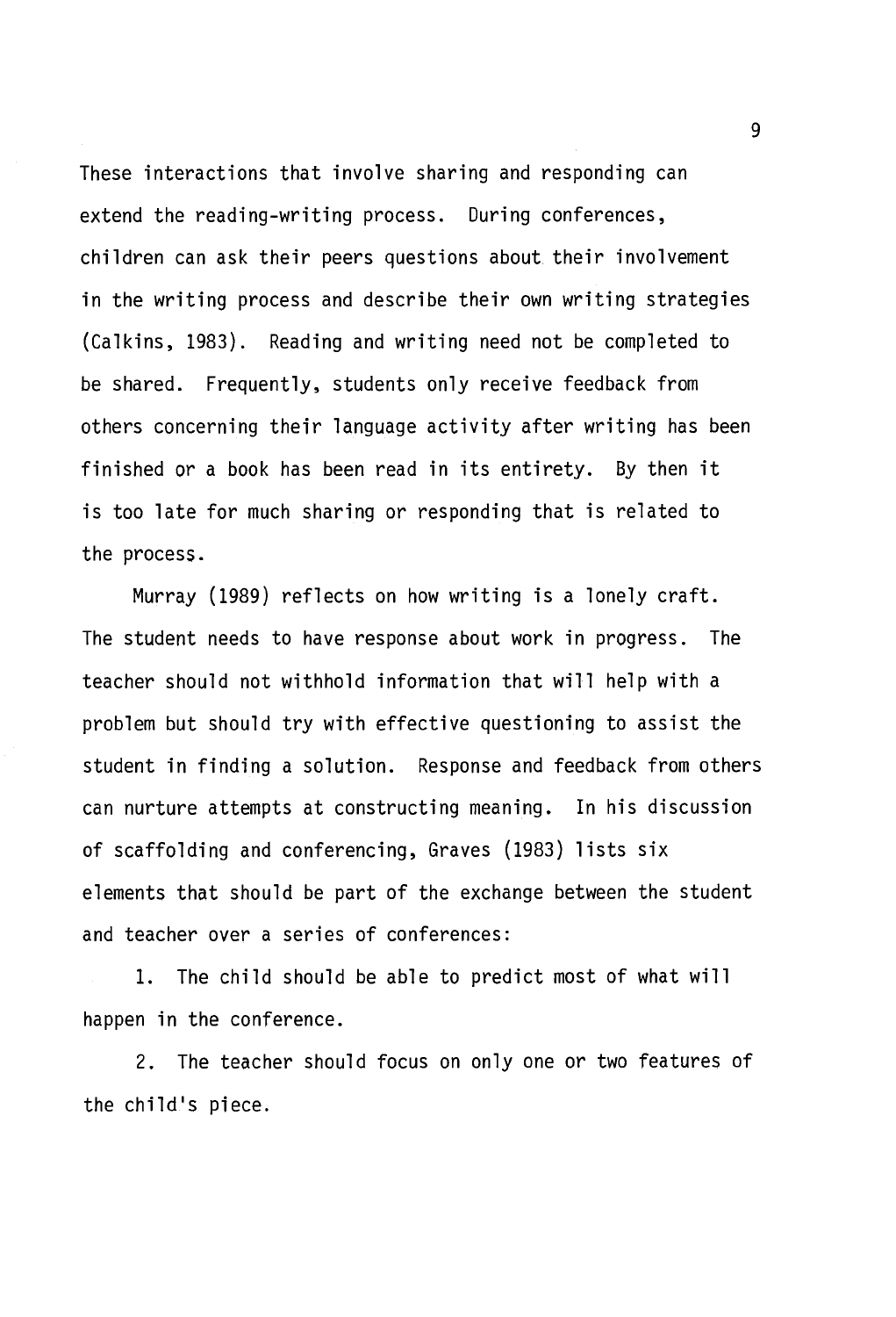3. Teachers must demonstrate solutions rather than tell the child what to do.

4. The child should be able to reverse roles by initiating comments and suggestions and by demonstrating their own solutions.

5. Both the teacher and child need to discuss the writing process and the subject content.

6. There must be a combination of flexible elements in conferencing, such as experimentation, discovery, and humor.

When evaluating the reading and writing processes, a nontraditional method of assessment and record-keeping is necessary. Most standardized tests of reading and writing focus on isolated skills and words, following the same fonnat that reading and writing have been taught in the classroom. If we are going to integrate writing into the reading program, we need to use other methods for evaluation. Goodman (1986) refers to "kid-watching" and states that one can learn much more by careful observing than by formal testing. Children can be evaluated informally while they are discussing, planning, or even playing. A more formal type of evaluation takes place when the teacher and student conference one-on-one about reading and-writing. Anecdotal records can be kept by the teacher as a continuous means of evaluation. Student portfolios can be filled with writing samples, reading experience accounts, and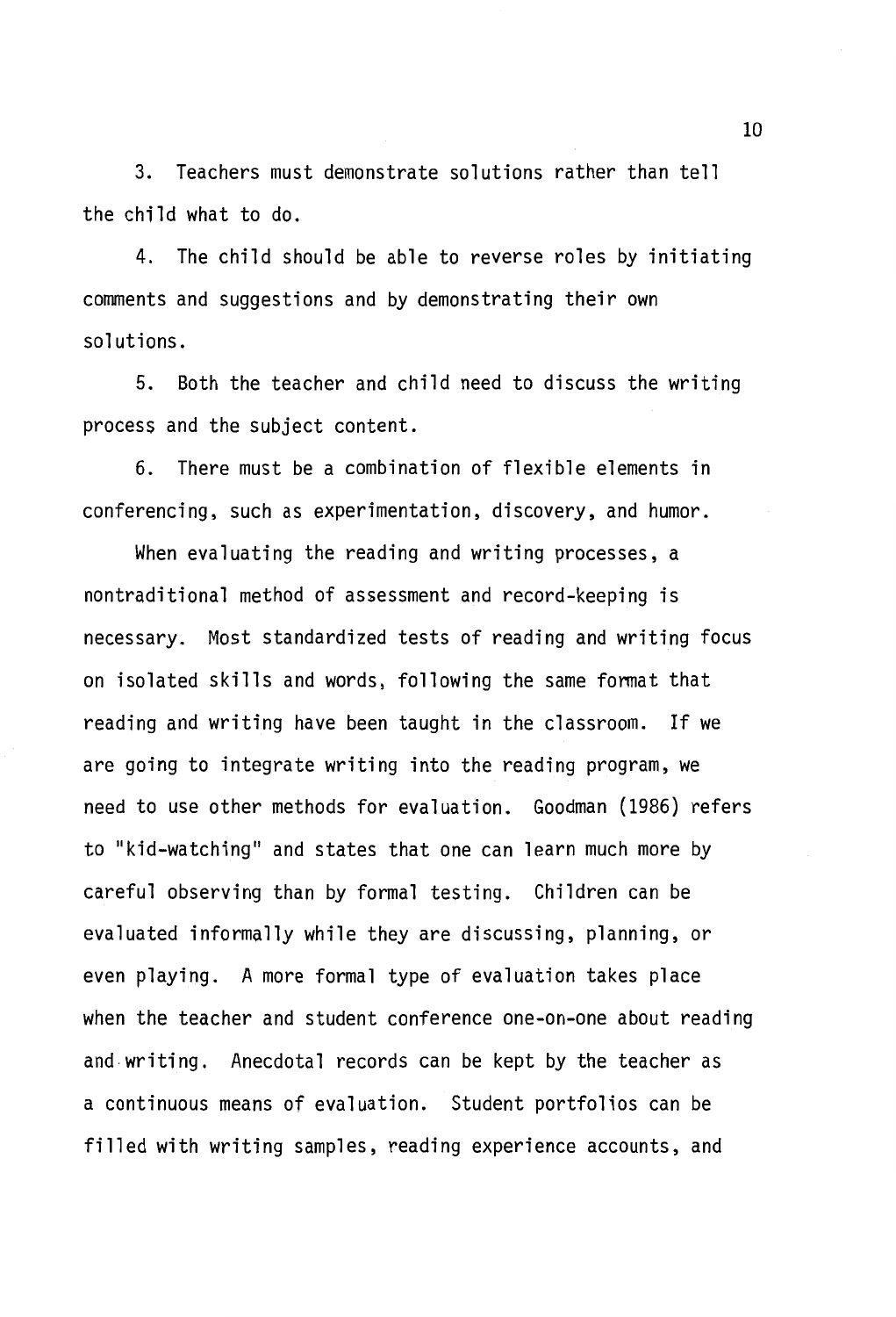other expressive activities. The emphasis should be on evaluation that takes place naturally as an ongoing part of the classroom environment (Goodman, 1986).

As one reviews the literature concerning process-based reading and writing instruction and the conditions that are necessary for children's emerging literacy to be nurtured, it becomes clear that the different elements of language cannot be separated into clearly defined categories. In a holistic program that emphasizes natural and meaningful expression, much overlap and interaction is present. Cambourne (1988) says that while we can never precisely replicate the conditions for learning to talk in teaching reading and writing, we can replicate the principles that these conditions exemplify. When teachers understand the principles, they can arrange their classrooms to simulate for written language what the world appears to do naturally for oral language.

#### Implications for Instruction

When integrating writing into a Chapter One reading program in the middle school, all students will not be able to engage in the abstract thinking that is frequently described as characteristic of emerging adolescents. Recent research indicates that only one-third (if that) of the eighth-grade population has reached this level. Many students will need an activity-based program (Cheatham, 1989).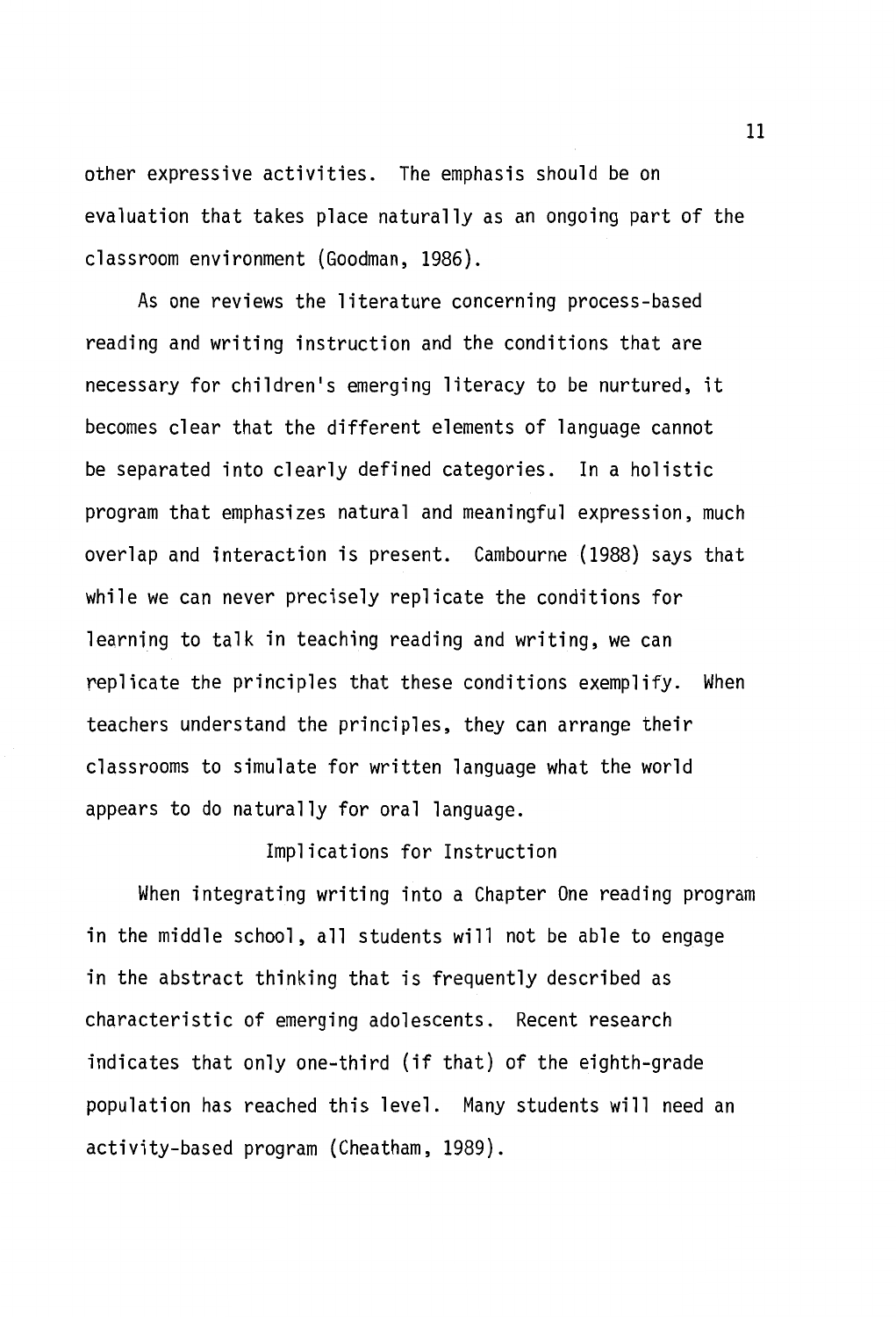Students in Chapter One programs have varied abilities and have attained a wide range of achievement levels by the time they have reached middle school. It is imperative that instructional programs focus on the natural development of reading and writing and the students' needs. Cheatham (1989) refers to the middle school burnout that results when students are constantly bombarded with material that is too difficult and is not meaningful. Middle-level students must be allowed time to explore meaning through the writing process (Brazee, 1983). Composing meaning is rarely an orderly procedure and follows no set formula.

Several instructional development features can be included in a Chapter One program for middle school students. A workshop type atmosphere in the classroom will help accommodate the social, physical, and intellectual needs of middle school students and will give them opportunities to explore their reading and writing. Adolescents need more independent activity, more say in what happens in the classroom, and more responsibility for their own learning. Educators need to emphasize broadening and not accelerating the curriculum for this age (Atwell, 1987).

## Providing a Rich Learning Environment

When the school provides what real writers and readers need, reading and writing are demonstrated as meaning-seeking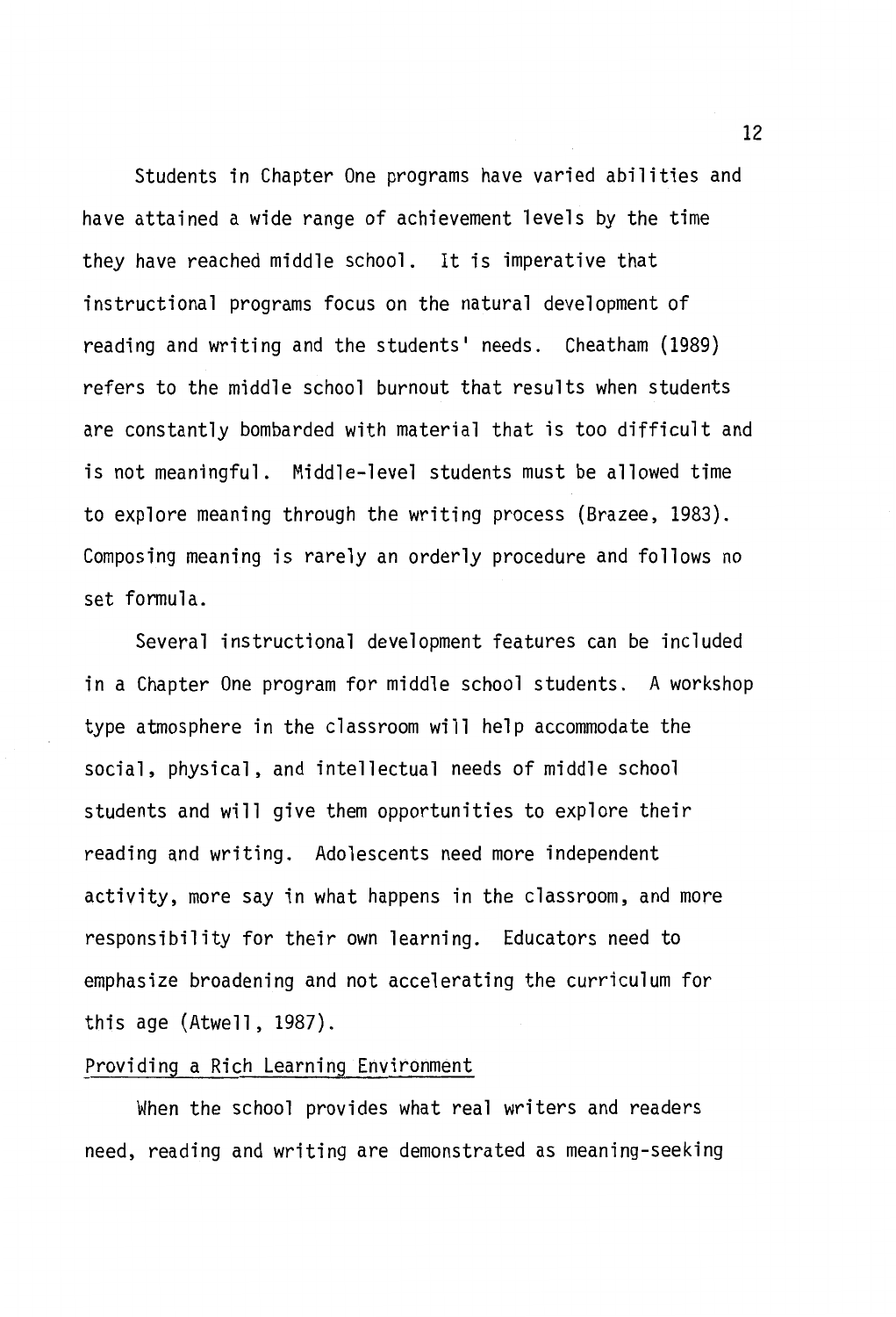processes. Children must be immersed in literacy by surrounding them with an abundant supply of good literature and the proper writing materials for reading, writing, and oral language. There must be continuous opportunities to read and write meaningful text and not just short sentences and isolated words. Plenty of paper and materials are needed on which to draw and scribble language and thoughts (Graves, 1983).

A study by Gates (1991) presents a picture of the remedial reading student as being on the outside looking in. Students find it difficult to move into an envisionment; when they do, it is only momentarily before they are on the outside looking in again. In other words, they do not live the literature. By immersion in literature and language activities, this passiveness of the low-achieving student can be changed to active participation in the literacy experience.

The instructional program should determine the arrangement of the classroom. The room should be as aesthetically pleasing and comfortable as existing conditions permit. Library books, paperbacks, encyclopedias, atlases, brochures, magazines, pictures, posters, textbooks, newspapers, and the students' own writings need to be readily accessible. A large percent of the Chapter One budget should be spent for reading materials representing a wide range of reading levels. Writing supplies should include writing utensils, paper, scissors, tape, a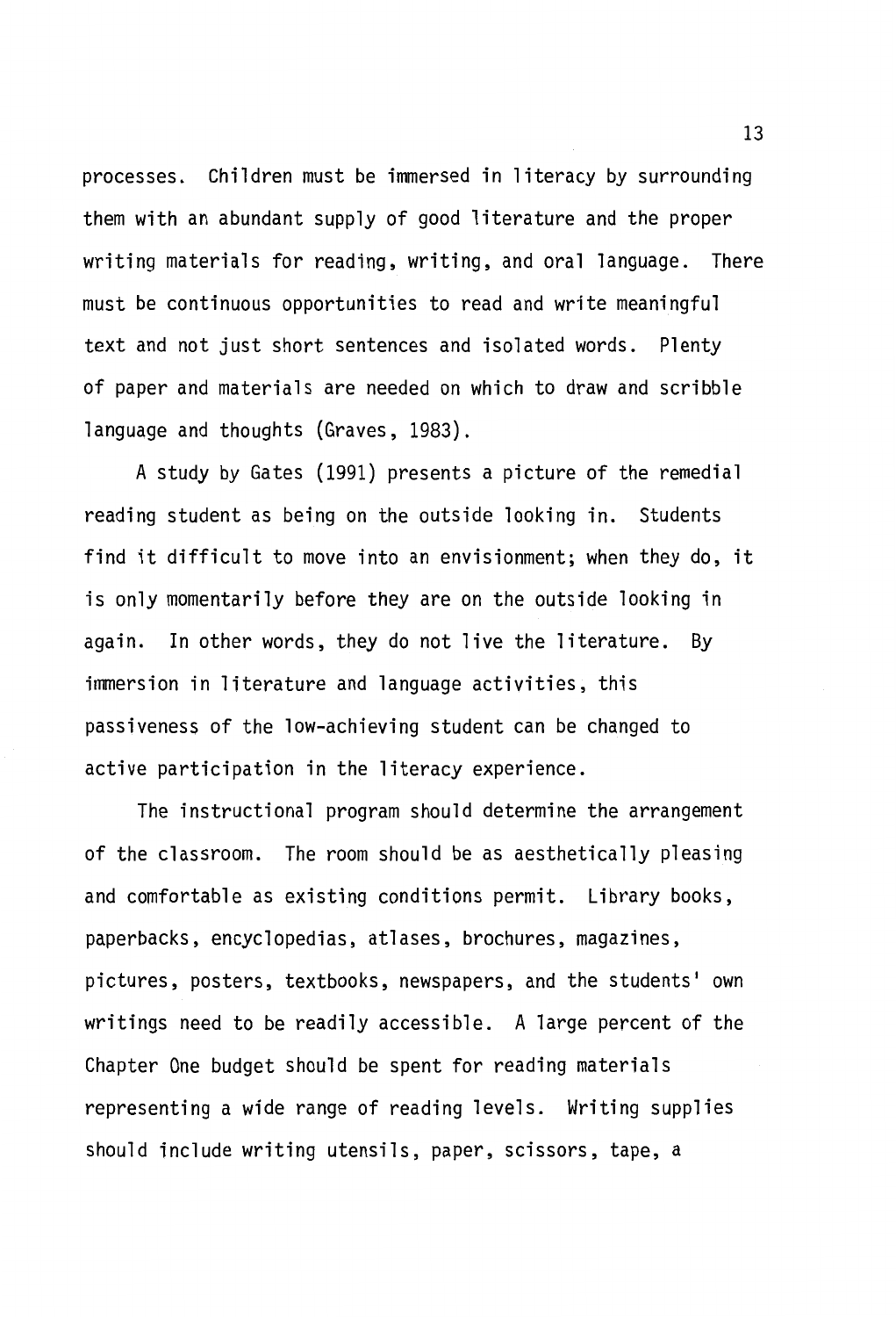stapler, paper clips, correcting fluid and manila folders. Since most Chapter One classrooms include a computer, this item can be readily incorporated into the program by using word processing programs instead of isolated skills disks. Bulletin boards can be used as message boards for informal writing exchanges between students and between the teacher and students (Atwell, 1987).

When selecting materials, works from the different genres need to be chosen. The reading and writing program should be as diverse as possible in offerings of models of different kinds of writing.

In surrounding children with literature, Graves (1983) advises teachers to act as facilitators of learning, not instructors of content. By drawing on their own enthusiasm for children and interests in reading, they can greatly enrich the program.

#### Nurturing Ownership of Language Experiences

Children cannot interact with their topic in a meaningful way if they are not allowed to choose it. It has been previously discussed how easy it is in a Chapter One classroom for teachers, though well meaning, to assist too much and not to wait for students' ideas. Teachers are often so eager for the students to understand a text that they steal all the mystery by interpreting its meaning. The teacher can help fuel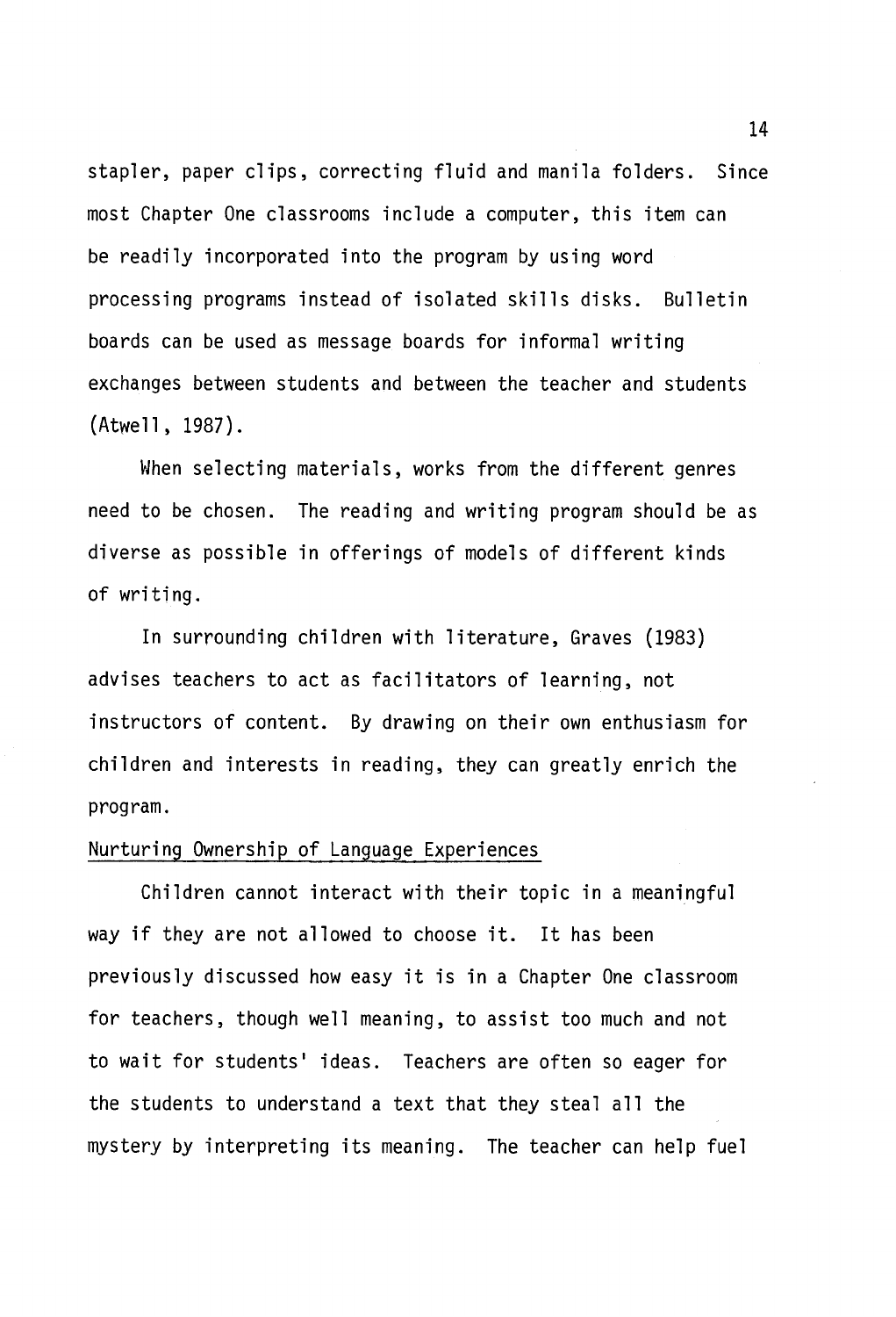and brainstorm interest in writing, but the voice of the student must be present. It is the voice that pushes the child forward and gives power to the writing. No assigned topics, lead sentences, or opening paragraphs are necessary when ownership is present (Graves, 1983).

When students identify with the act of writing, they can write with emotion. An intensity can be sensed that is not present when ownership is absent. The teacher does not need to motivate when students are in control of their reading and writing (Atwell, 1987).

#### Providing Time to Engage in the Processes

Blocks of time must be provided for children to engage freely in the language processes without having their progress thwarted by interruptions. It is an acknowledged fact that the allowance of adequate blocks of time is a crucial problem in most Chapter One programs (Le Tendre, 1991). Atwell (1987) suggests the use of teacher mini-lessons, approximately 10 minutes in length, as a way of better utilizing classroom time. Then more time is available for engaging in the language processes. They are directly related to the students' reading and writing activities since these activities are the source of many mini-lessons. In the mini-lessons, the teacher can present strategies for enhancing reading and writing abilities. Topics that have surfaced in children's involvement in reading and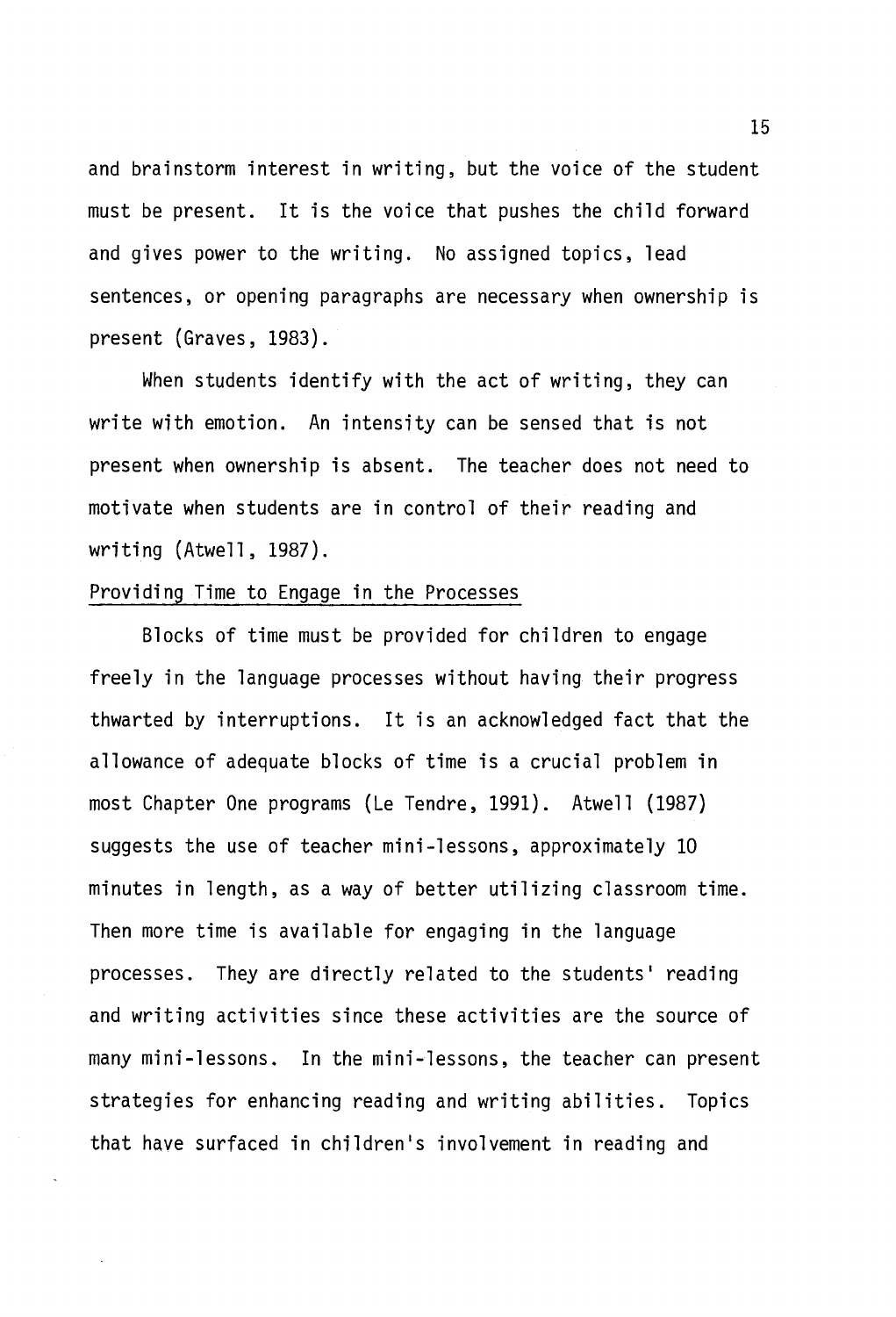writing processes and also in conferences can be addressed. These lessons can replace isolated skills instruction and worksheets.

# Modeling Involvement in the Language Processes

The modeling of reading and writing is crucial, especially in the middle school, for early adolescents are becoming more discriminating. It is important that they perceive the teacher as someone who genuinely likes to read and write. If the teacher has characteristics in the modeling process they admire, the modeling process will be more likely to be effective (Walker, 1991).

Students should see the teacher engaging in the many functions of reading and writing and hear literature read aloud to them. In respect to writing, the aspects of this recursive process need to be demonstrated--selecting a topic, drafting, redrafting, revising, and publishing (Graves, 1983).

#### Conferencing with Students

The small number of students in Chapter One classes is an advantage for both the teacher and students when conferencing. The time spent need not be long, often one or two minutes is sufficient, and only one or two concerns at a time should be addressed. Graves (1983) says conferences are shorter when children are in control of their own pieces and when children ask the questions. He says to let the child talk first and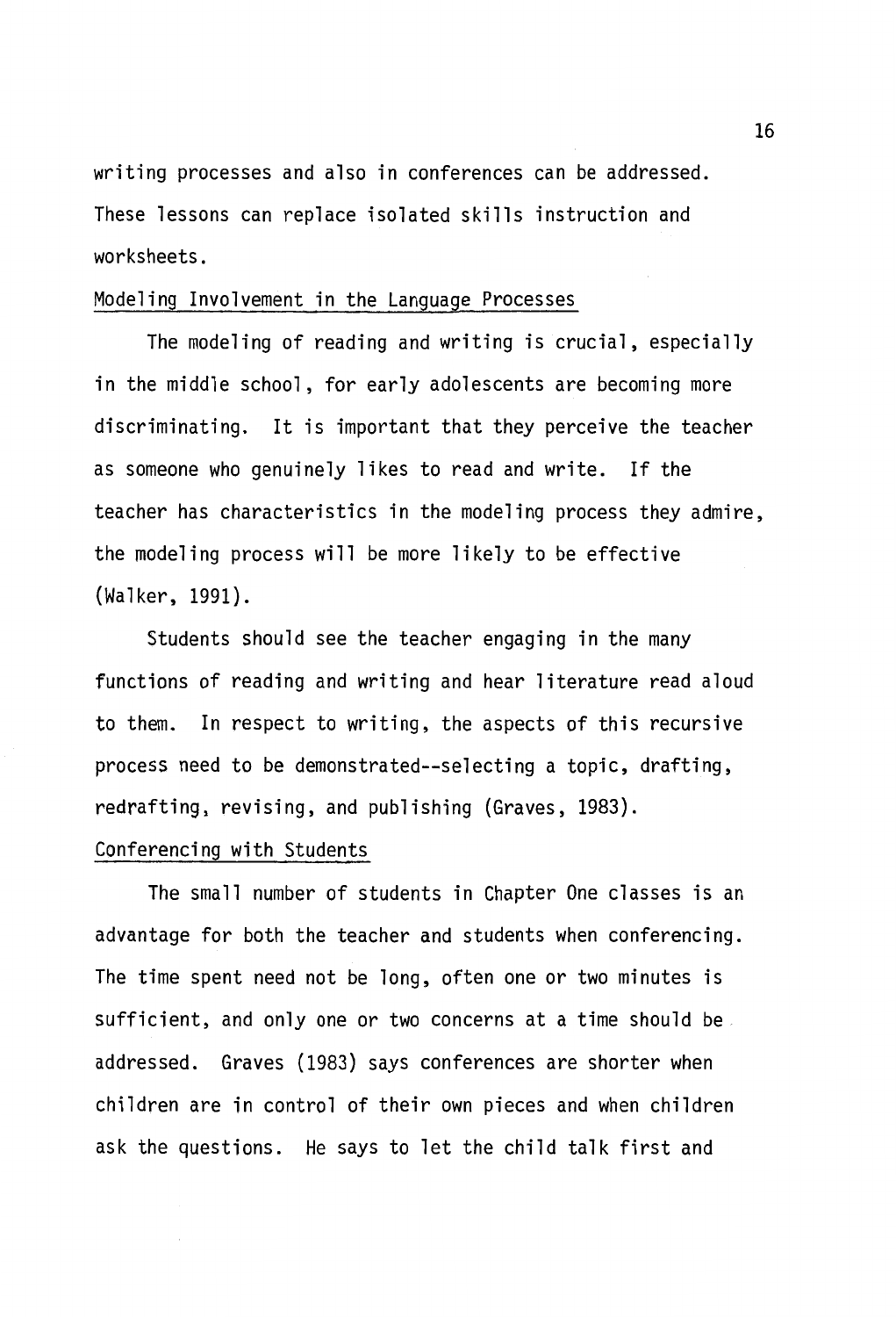ask the teacher the question; the teacher's job is to shut up, listen, and learn.

Not all writing and reading must be shared but it is necessary for some of it to be shared by the students and teacher. Conferencing should take place throughout the reading and writing processes and not just when the product is finished. Dialogue journals can be used as well as oral conferences. Problems can be shared, changes and topics considered, and discussions about the processes themselves will be included in the conferencing.

#### Evaluating the Language Processes Through Descriptive Techniques

The effectiveness of an integrated reading and writing program can not be assessed through traditional methods. Graves (1983) suggests choosing recording techniques for evaluation purposes according to the needs of the teacher and students. Disillusionment will set in if all the types of recording techniques are tried at once or continuously. After all, one of the advantages of a holistic program is that the teacher and students can interact without the teacher being burdened with paperwork. It might be best to start with portfolios and simple checklists and then move to anecdotal records and journals.

Goodman (1986) has emphasized the value of being a good kid-watcher. Then good record-keeping is important. All kinds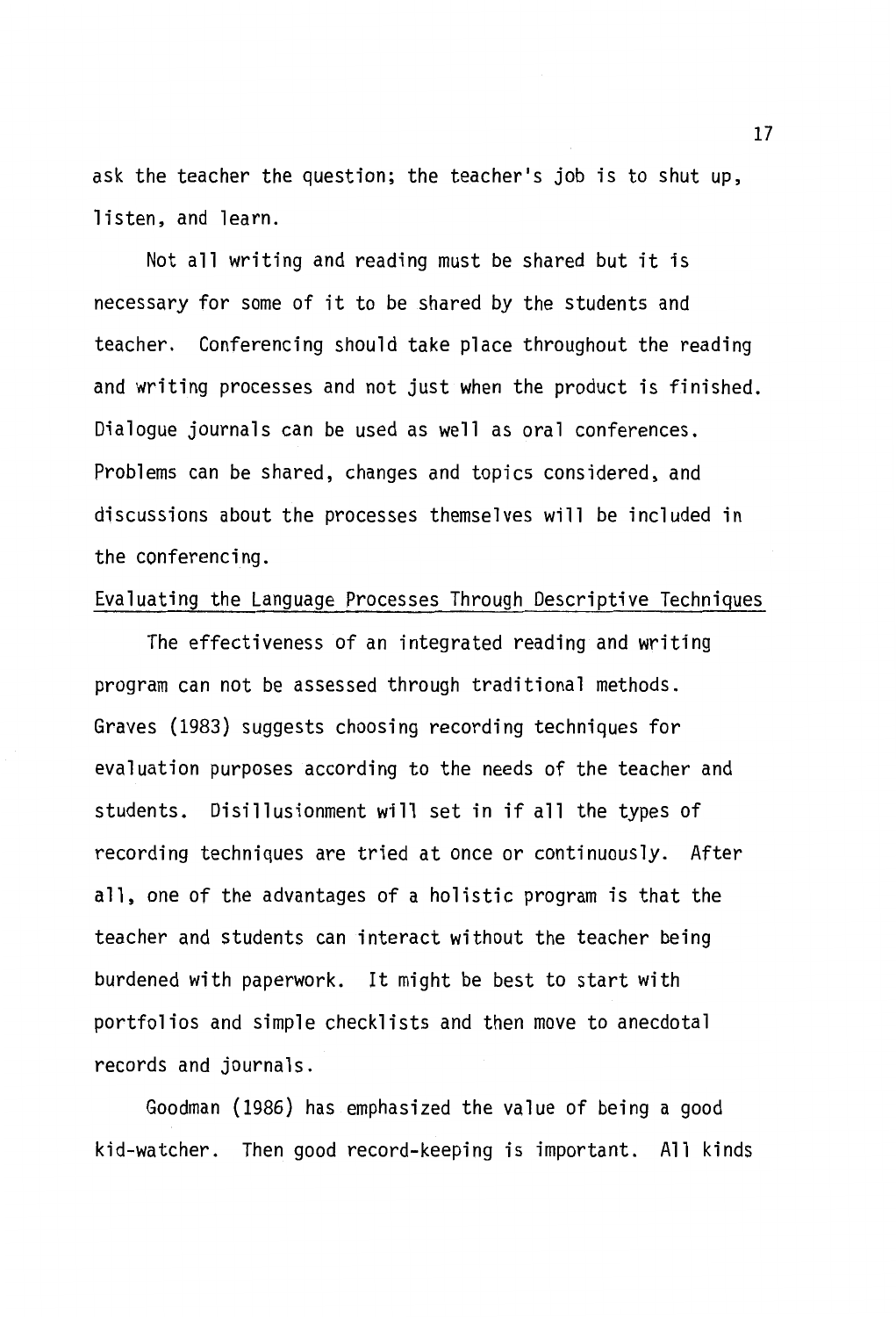of evidence should be collected from children's involvement in the writing process: student logs and teacher journals, notes during conferences, and checklists. This collection provides a wealth of information when helping children engage in self-evaluation, compiling required reports, and conferencing with parents.

A change from a totally skills-oriented curriculum to an integrated writing and reading program involves risk-taking. It is important to explain to parents and administrators at the onset about the rationale of the program and keep them informed on a regular basis. Unless parents and administrators understand that the processes and not the product are being emphasized, there will be misunderstandings about misspellings and other mechanics of writing. Parents and administrators can be invited to share students' progress at various stages.

#### Summary

This paper has reviewed the professional literature concerning the natural relationship between the reading-writing processes and the role of the teacher in supporting both processes. Although the integration of reading and writing has received much attention in the last two decades, it has not always been apparent that there is a close connection in terms of implementation into school programs. The implications for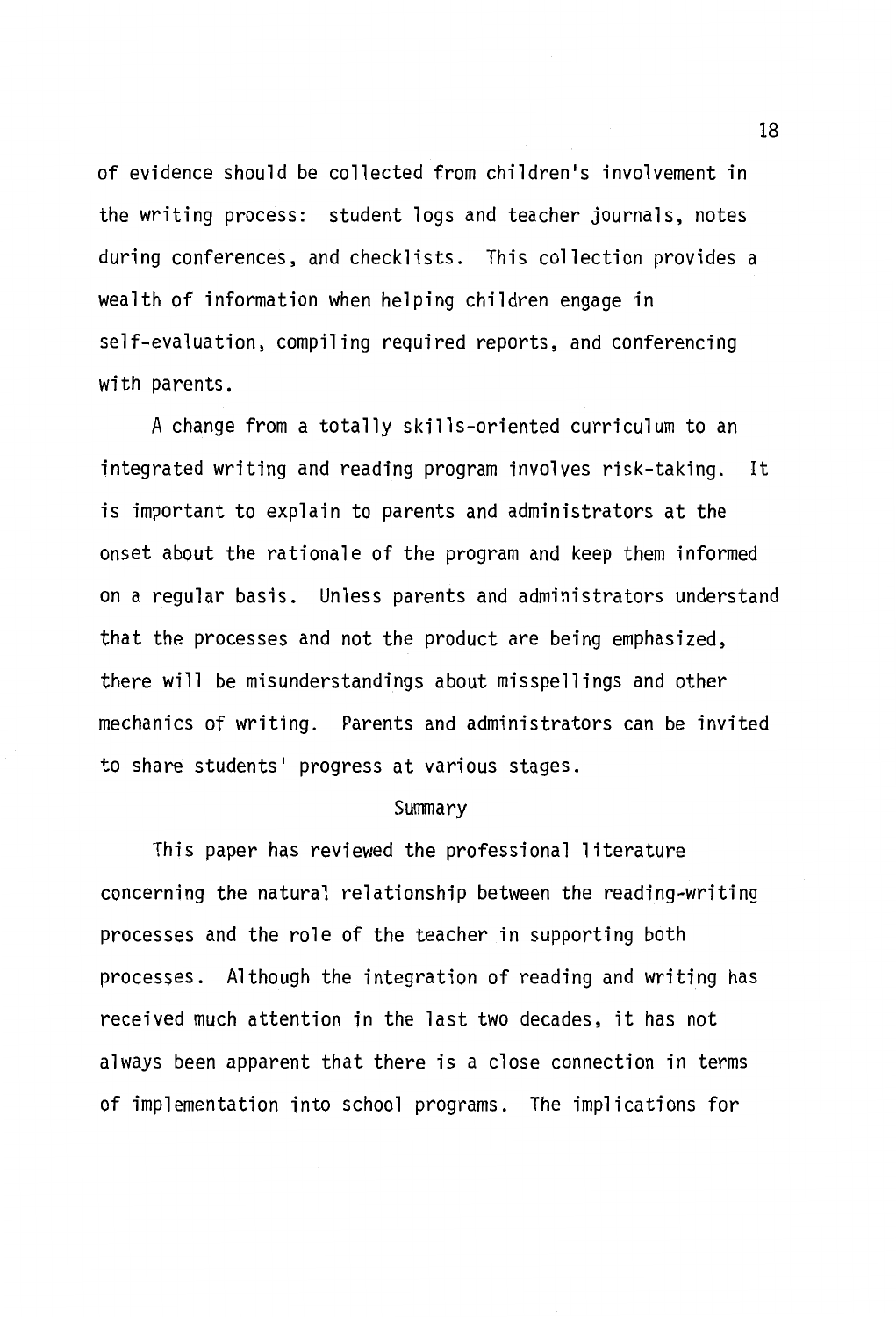the integration of writing into a Chapter One reading program have been discussed.

This paper is not intended to be a criticism of the federally-funded Chapter One program. Instead, by integrating writing into a reading program we can better serve the needs of seventh and eighth grade students.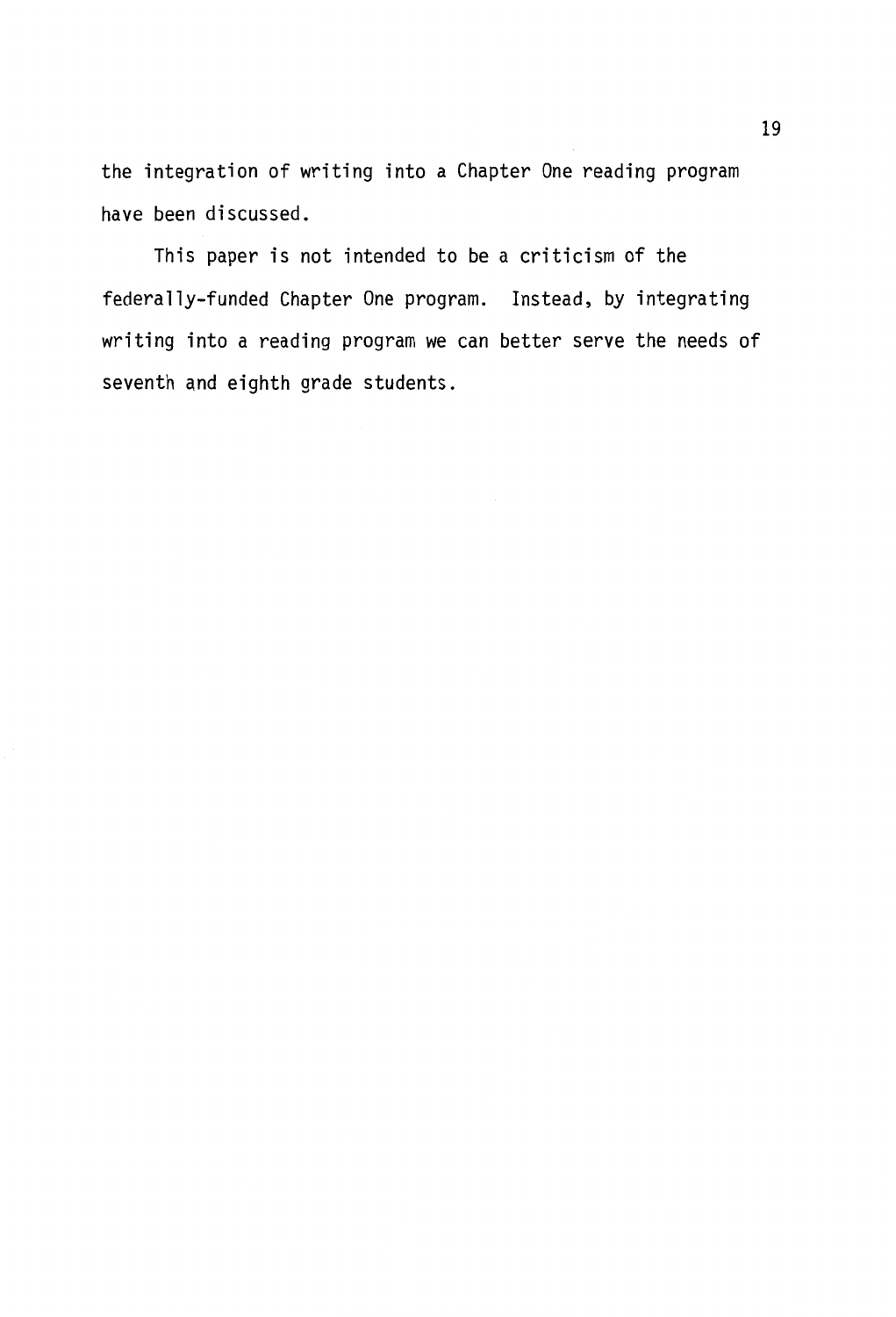#### References

- Allington, R. L. (1983). The reading instruction provided readers of differing reading abilities. The Elementary School Journal, 83, 548-559.
- Altwerger, B., Edelsky, C., & Flores, B. (1991). Whole language: What's the difference? New Hampshire: Heinemann.

Atwell, N. (1987). In the middle. New Hampshire: Heinemann.

Brazee, E. N. (1983). Brain periodization: Challenge not

justification. The Middle School Journal,  $15(1)$ , 8-9, 30.

- Butler, A., & Turbill, J. (1987). Towards a reading-writing classroom. New Hampshire: Heinemann.
- Calkins, L. (1983). Lessons from a child. New Hampshire: Heinemann.
- Cambourne, B. (1988). The whole story. New Zealand: Scholastic.
- Cheatham, J. (1989). Piaget, writing instruction and the middle school. The Middle School Journal, 20(3), 14-17.
- Gates, V. (1991). Remedial readers' meaning-making while reading literature. Journal of Reading Behavior, 23, **235-253.**
- Goodman, K. (1986). What's whole in whole language? New Hampshire: Heinemann.
- Goodman, K., & Goodman, Y. (1983). Reading and writing relationships: Pragmatic functions. Language Arts, 60, **590-599.**